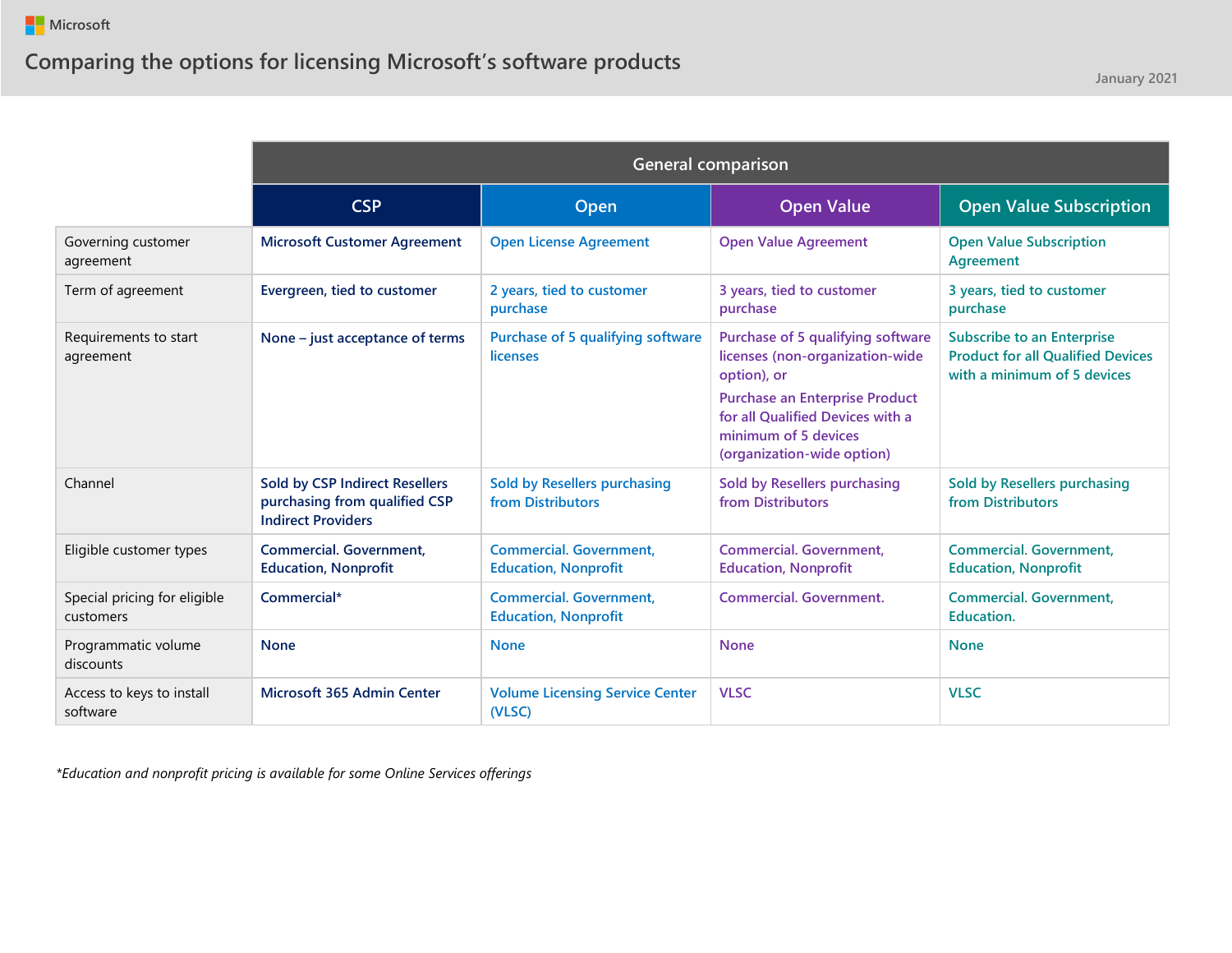|                                                  | Licenses without Software Assurance                                                                                                           |                                                                                                                                           |                   |                                |
|--------------------------------------------------|-----------------------------------------------------------------------------------------------------------------------------------------------|-------------------------------------------------------------------------------------------------------------------------------------------|-------------------|--------------------------------|
|                                                  | <b>CSP</b>                                                                                                                                    | Open                                                                                                                                      | <b>Open Value</b> | <b>Open Value Subscription</b> |
| Availability                                     | <b>Yes</b>                                                                                                                                    | <b>Yes</b>                                                                                                                                | <b>No</b>         | <b>No</b>                      |
| Types of licenses                                | Perpetual                                                                                                                                     | Perpetual                                                                                                                                 | $\sim$ $-$        | $\sim$ $\sim$                  |
| Payment terms                                    | <b>Upfront</b>                                                                                                                                | <b>Upfront</b>                                                                                                                            | $\sim$ $-$        | $\sim$ $\sim$                  |
| <b>Cancellation terms</b>                        | Within 60 days for full refund                                                                                                                | Within 60 days for full refund                                                                                                            | $\sim$ $\sim$     | $\sim$ $\sim$                  |
| On-going commitment                              | <b>None</b>                                                                                                                                   | <b>None</b>                                                                                                                               | $\sim$ $-$        | $\sim$ $-$                     |
| Products available                               | Most products, but excluding all<br><b>Dynamics 365 on-premises</b><br>products, System Center<br>products, and Azure DevOps<br><b>Server</b> | Most products but excluding<br><b>Dynamics 365 Operations Server,</b><br><b>System Center products, and</b><br><b>Azure DevOps Server</b> | $\sim$ $\sim$     | $\sim$ $-$                     |
| On-premises use rights                           | Rights to install software in an<br>on-premises physical or virtual<br>operating system environment                                           | Rights to install software in an<br>on-premises physical or virtual<br>operating system environment                                       | $\sim$ $-$        | $\sim$ $-$                     |
| Customer deployment<br>requirements              | <b>Simple</b>                                                                                                                                 | <b>Simple</b>                                                                                                                             | $\sim$ $-$        | $\sim$ $-$                     |
| Rights to use licenses in<br>Azure               | <b>None</b>                                                                                                                                   | <b>None</b>                                                                                                                               | $\sim$ $-$        | $\sim$ $-$                     |
| Rights to use licenses in<br>other public clouds | <b>None</b>                                                                                                                                   | <b>None</b>                                                                                                                               | $\sim$ $-$        | $\sim$ $-$                     |
| Upgrade rights                                   | <b>None</b>                                                                                                                                   | <b>None</b>                                                                                                                               | $\sim$ $-$        | $\sim$ $-$                     |
| Downgrade rights                                 | <b>Yes</b>                                                                                                                                    | <b>Yes</b>                                                                                                                                | $\sim$ $-$        | $\sim$ $-$                     |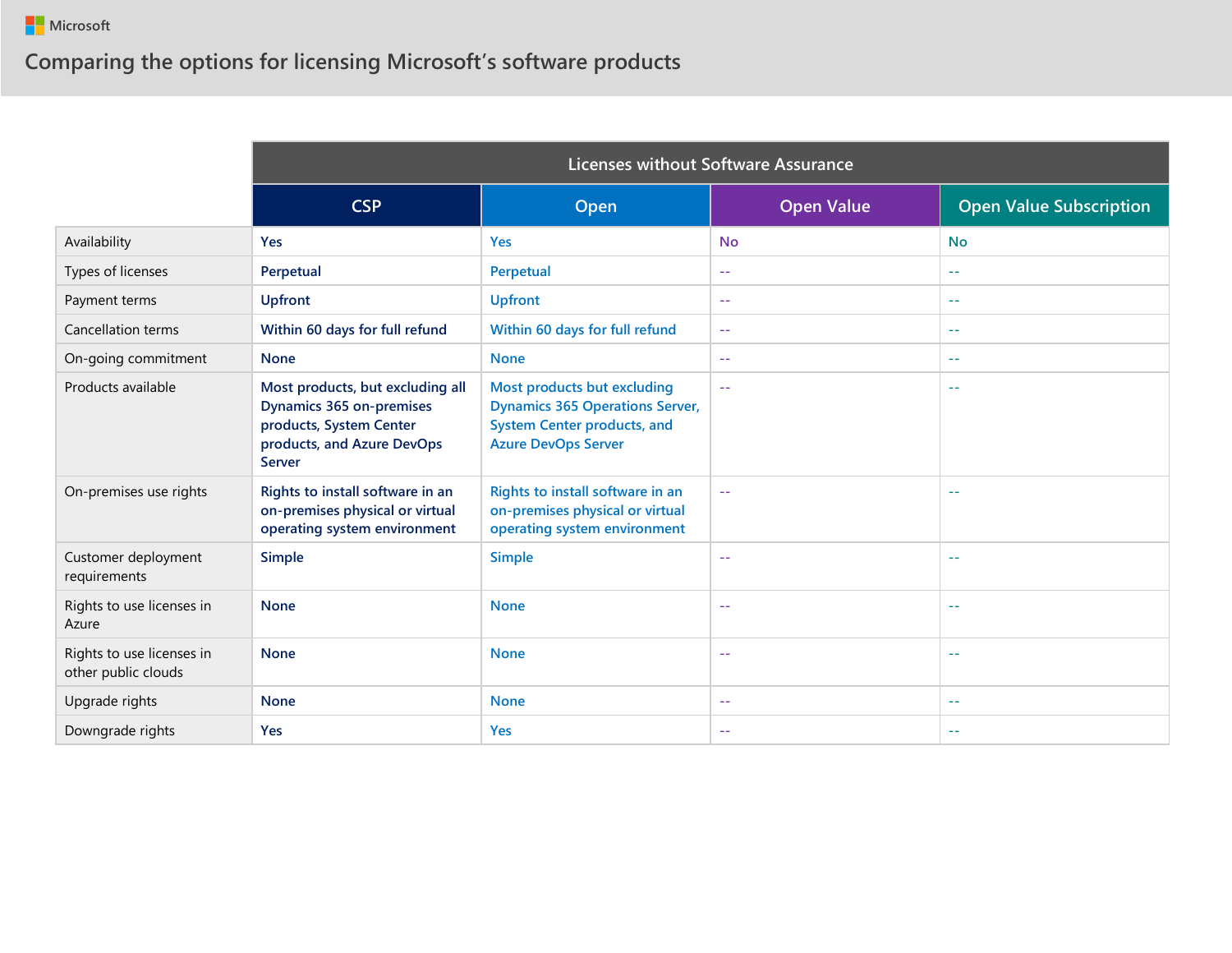|                                                  | <b>Licenses with Software Assurance</b> |                                                                                                                                                                      |                                                                                                                                                                      |                                                                                                                                                                             |
|--------------------------------------------------|-----------------------------------------|----------------------------------------------------------------------------------------------------------------------------------------------------------------------|----------------------------------------------------------------------------------------------------------------------------------------------------------------------|-----------------------------------------------------------------------------------------------------------------------------------------------------------------------------|
|                                                  | <b>CSP</b>                              | Open                                                                                                                                                                 | <b>Open Value</b>                                                                                                                                                    | <b>Open Value Subscription</b>                                                                                                                                              |
| Availability                                     | <b>No</b>                               | <b>Yes</b>                                                                                                                                                           | Yes                                                                                                                                                                  | Yes                                                                                                                                                                         |
| Types of licenses                                | $\sim$ $\sim$                           | Perpetual                                                                                                                                                            | Perpetual                                                                                                                                                            | Subscription                                                                                                                                                                |
| Payment terms                                    | $\sim$ $\sim$                           | <b>Upfront</b>                                                                                                                                                       | <b>Upfront or spread payments</b><br>annually                                                                                                                        | <b>Annual payments</b>                                                                                                                                                      |
| <b>Cancellation terms</b>                        | $\sim$ $\sim$                           | Within 60 days for full refund                                                                                                                                       | No cancellation or refunds                                                                                                                                           | No cancellation or refunds                                                                                                                                                  |
| On-going commitment at<br>end of agreement term  | $\sim$ $\sim$                           | <b>Renewal of Software Assurance</b>                                                                                                                                 | <b>Renewal of Software Assurance</b>                                                                                                                                 | Renewal of agreement, or buy-<br>out licenses                                                                                                                               |
| Products available                               | $\sim$ $\sim$                           | <b>All products</b>                                                                                                                                                  | <b>All products</b>                                                                                                                                                  | <b>All products</b>                                                                                                                                                         |
| On-premises use rights                           | $\sim$ $\sim$                           | Rights to install software in an<br>on-premises physical or virtual<br>operating system environment                                                                  | Rights to install software in an<br>on-premises physical or virtual<br>operating system environment                                                                  | Rights to install software in an<br>on-premises physical or virtual<br>operating system environment                                                                         |
| Customer deployment<br>options                   | $\sim$ $\sim$                           | More sophisticated deployment<br>requirements: fail-over rights,<br>disaster recovery rights,<br>unlimited virtualization etc.<br>allowed by SA benefits             | More sophisticated deployment<br>requirements: fail-over rights,<br>disaster recovery rights,<br>unlimited virtualization etc.<br>allowed by SA benefits             | More sophisticated deployment<br>requirements: fail-over rights,<br>disaster recovery rights,<br>unlimited virtualization etc.<br>allowed by SA benefits                    |
| Rights to use licenses in<br>Azure               | $\sim$ $\sim$                           | Rights to assign licenses to<br>virtual machines via the Azure<br><b>Hybrid Benefit or License</b><br>Mobility through SA rights (not<br>available for all products) | Rights to assign licenses to<br>virtual machines via the Azure<br><b>Hybrid Benefit or License</b><br>Mobility through SA rights (not<br>available for all products) | Rights to assign licenses to<br>virtual machines via the Azure<br><b>Hybrid Benefit or License</b><br><b>Mobility through SA rights (not</b><br>available for all products) |
| Rights to use licenses in<br>other public clouds | $\sim$ $\sim$                           | <b>Rights to assign licenses to</b><br>virtual machines via License<br><b>Mobility through SA rights (not</b><br>available for all products)                         | Rights to assign licenses to<br>virtual machines via License<br>Mobility through SA rights (not<br>available for all products)                                       | <b>Rights to assign licenses to</b><br>virtual machines via License<br>Mobility through SA rights (not<br>available for all products)                                       |
| Upgrade rights                                   | $\sim$ $\sim$                           | <b>Yes</b>                                                                                                                                                           | Yes                                                                                                                                                                  | Yes                                                                                                                                                                         |
| Downgrade rights                                 | $\sim$ $\sim$                           | <b>Yes</b>                                                                                                                                                           | Yes                                                                                                                                                                  | <b>Yes</b>                                                                                                                                                                  |